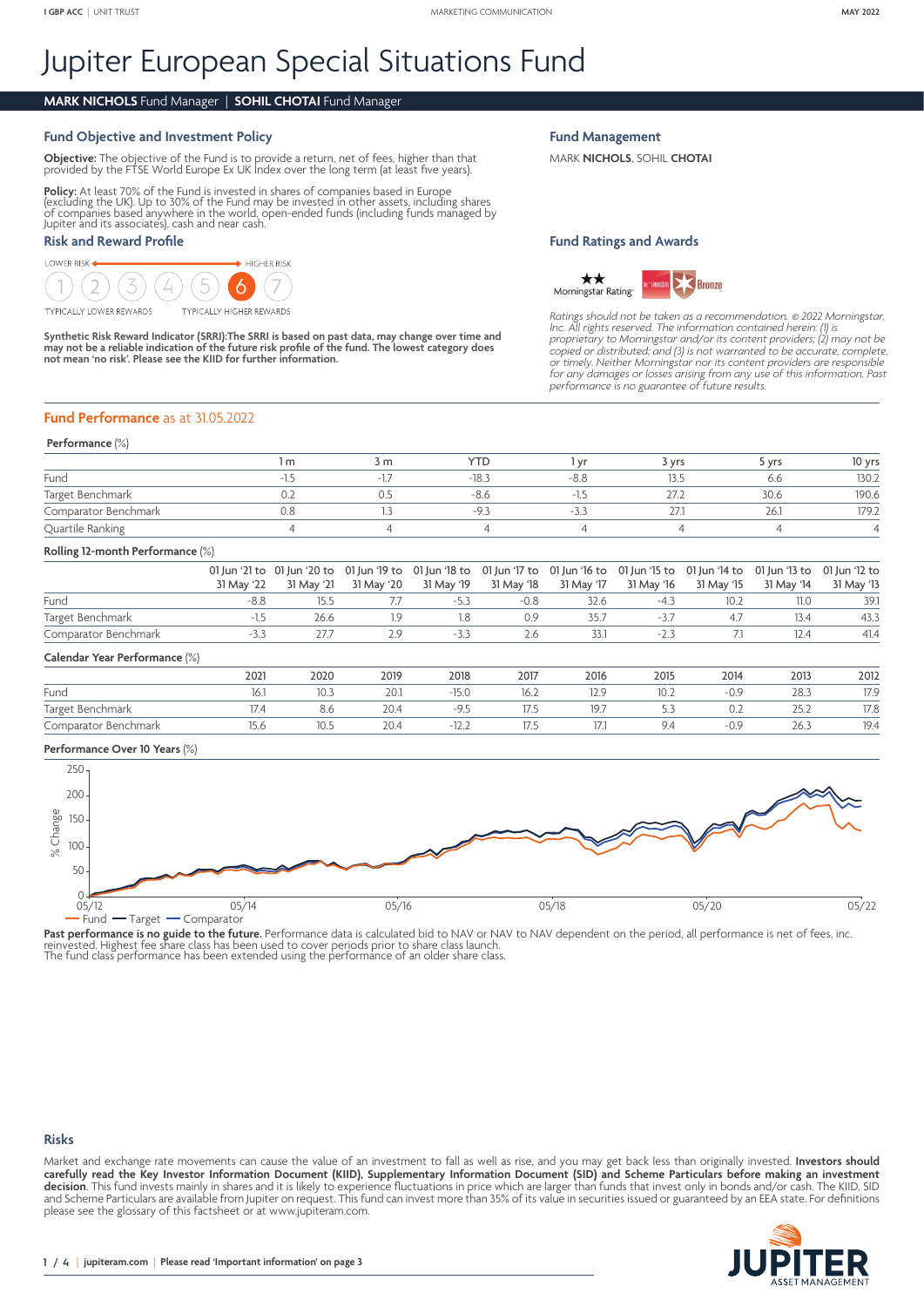#### **Fund Holdings** as at 31.05.2022

#### **Top Ten Holdings** (% of net assets)

| Total             | 49.2 |
|-------------------|------|
| Adidas AG         | 3.6  |
| Pernod-Ricard     | 3.8  |
| Lonza             | 4.3  |
| <b>RELX</b>       | 4.7  |
| <b>ASML</b>       | 4.9  |
| <b>LVMH</b>       | 5.1  |
| Dassault Systemes | 5.2  |
| Amadeus           | 5.7  |
| Linde             | 6.0  |
| Novo Nordisk      | 6.0  |

**Industry Allocation** (%)

| Total <sup>1</sup>            | 100.0 |  |  |
|-------------------------------|-------|--|--|
| Cash                          | 1.3   |  |  |
|                               | 98.7  |  |  |
| Telecommunications            | 1.6   |  |  |
| Consumer Staples              | 5.2   |  |  |
| Financials                    | 10.1  |  |  |
| <b>Basic Materials</b>        | 10.5  |  |  |
| Health Care                   | 15.6  |  |  |
| Industrials                   | 15.8  |  |  |
| Technology                    | 18.0  |  |  |
| <b>Consumer Discretionary</b> | 21.8  |  |  |

*1 The figures may not equal 100% due to rounding.*

#### **Country Allocation** (%)

| 100.0 |
|-------|
| 1.3   |
| 0.6   |
| 98.1  |
| 2.0   |
| 3.5   |
| 4.7   |
| 8.1   |
| 8.1   |
| 8.7   |
| 9.8   |
| 11.2  |
| 18.8  |
| 23.3  |
|       |

*1 The figures may not equal 100% due to rounding. 2 Other represents other countries.*

#### **Charges and Codes**

| <b>Share Class</b> | <b>Income Distribution</b><br>Policy | <b>ISIN</b>  | Bloomberg         | <b>Initial Charge</b><br>(max.) | Ongoing<br>Charges Figure | Annual<br>Management<br>Charge (max.) | Minimum Initial<br>Investment | Minimum Top<br>Up Investment |
|--------------------|--------------------------------------|--------------|-------------------|---------------------------------|---------------------------|---------------------------------------|-------------------------------|------------------------------|
| I GBP ACC          | Accumulation                         | GB00B60WTT90 | <b>JUPESIA LN</b> | 0.00%                           | 0.99%                     | 0.75%                                 | GBP 1,000,000                 | GBP 50,000                   |
| L GBP ACC          | Accumulation                         | GB0004911540 | <b>JUPESSI LN</b> | 0.00%                           | .74%                      | 1.50%                                 | GBP 500                       | GBP 250                      |
| Z GBP INC          | Annual paid out                      | GB00BFXG3998 | <b>JUPESZI LN</b> | 0.00%                           | 0.88%                     | 0.64%                                 | GBP 125,000,000               | GBP 250,000                  |
| Z GBP ACC          | Accumulation                         | GB00BFXG3B17 | <b>JUPESZALN</b>  | $0.00\%$                        | 0.88%                     | 0.64%                                 | GBP 125,000,000               | GBP 250,000                  |
| J GBP ACC          | Accumulation                         | GB00BJJQ4R67 | <b>JUESSIG</b>    | 0.00%                           | l.44%                     | 1.10%                                 | GBP 500                       | <b>GBP 250</b>               |
| I GBP INC          | Annual paid out                      | GB00BO1KNZ69 | <b>JUPESII LN</b> | 0.00%                           | 0.99%                     | 0.75%                                 | GBP 1,000,000                 | GBP 50.000                   |

The Ongoing Charges Figure includes the Annual Management Charge and aggregate operating expenses chargeable to the fund. Where the fund invests in other funds, it *includes the impact of the charges made in those other funds. Jupiter does not engage in stock lending. For details of all units and fees and charges, please refer to the Scheme Particulars and Annual Report for each financial year.*

#### **Fund Information** as at 31.05.2022

#### **Product Information**

| Launch Date Fund:        | 01.03.1999              |
|--------------------------|-------------------------|
| Launch Date Share Class: | 19.09.2011              |
| Morningstar Category:    | Europe ex-UK Equity     |
| Target Benchmark:        | FTSE World Europe ex UK |
| Comparator Benchmark:    | IA Europe Excluding UK  |
|                          |                         |

#### **Price Information**

| Valuation Day:        | Every Business Day in the United<br>Kingdom |  |  |  |
|-----------------------|---------------------------------------------|--|--|--|
| Base Currency Fund:   | GBP                                         |  |  |  |
| Currency Share Class: | GBP                                         |  |  |  |
| Available on:         | www.jupiteram.com                           |  |  |  |
| <b>Fund Size</b>      |                                             |  |  |  |
| Fund Value:           | GBP 257m                                    |  |  |  |
| Holdings:             | 39                                          |  |  |  |
|                       |                                             |  |  |  |

**Benchmark Information:** Target benchmark - FTSE World Europe ex-UK Index. The FTSE World Europe ex-UK Index is an industry standard index and is one of the leading representations of Europe CNL Stock markets. It is easily

**Index and Sector Disclaimer:** This document contains information based on the FTSE World Europe EX UK. 'FTSE®' is a trade mark owned by the London Stock Exchange Plc<br>and is used by FTSE International Limited ('FTSE') unde

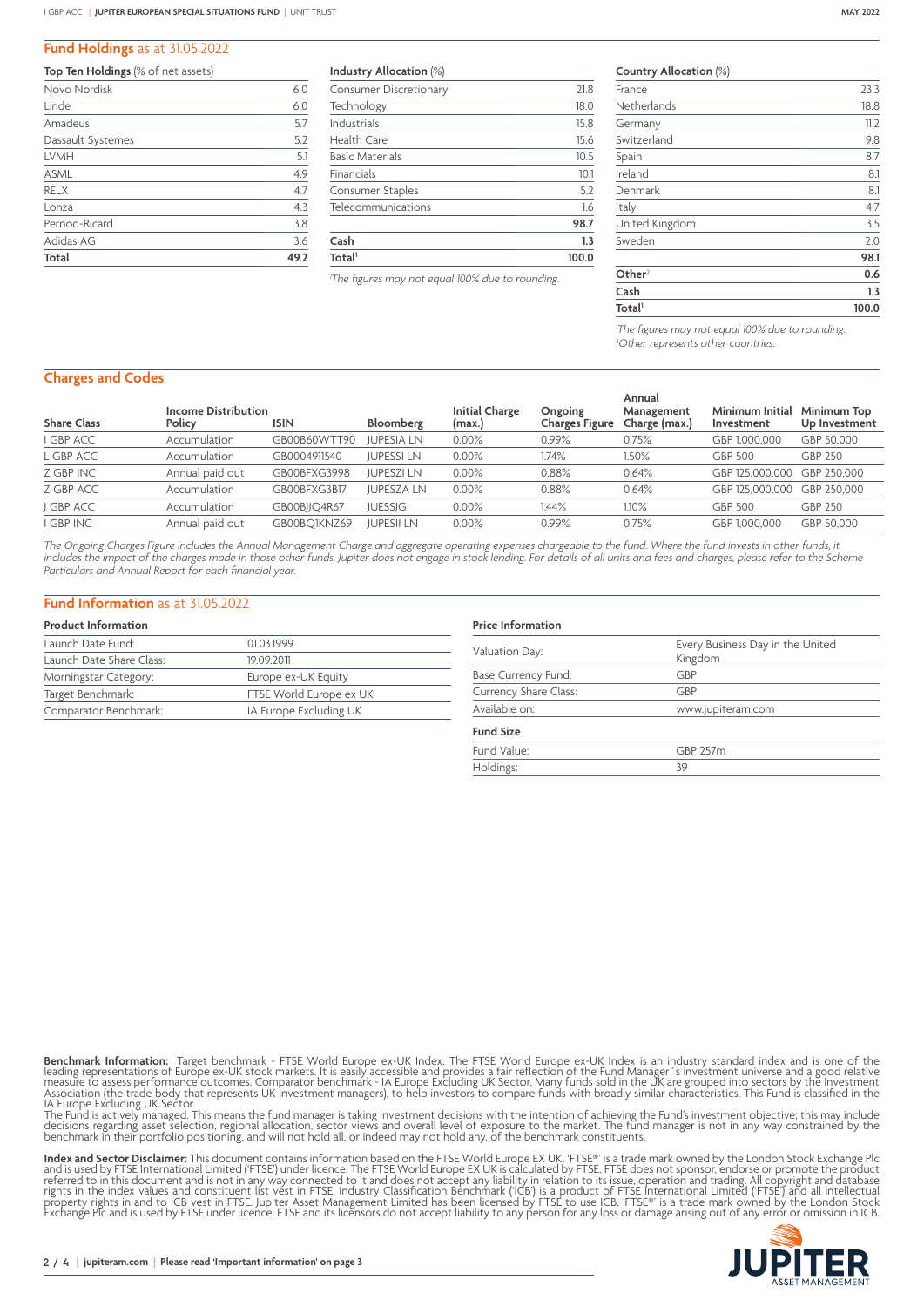# **Contact:** Jupiter Unit Trust Managers Limited **Telephone:** 08005614000 **Email:** enquiries@jupiteronline.co.uk **www.jupiteram.com**

**Important information:** We recommend you discuss any investment decisions with a financial adviser, particularly if you are unsure whether an investment is suitable.<br>Jupiter is unable to provide investment advice. Initial

The Morningstar Analyst Rating™ is not a credit or risk rating. It is a subjective evaluation performed by Morningstar's manager research group, which consists of various Morningstar, Inc. subsidiaries ("Manager Research Group"). In the United States, that subsidiary is Morningstar Research Services LLC, which is registered with and governed by the U.S. Securities and Exchange Commission. The Manager Research Group evaluates funds based on five key pillars, which are process, performance, people, parent, and price. The Manager Research Group uses this five-pillar evaluation to determine how they believe funds are likely to perform relative to a benchmark over the long term on a risk adjusted basis. They consider quantitative and qualitative factors in their research. For actively managed strategies, people and process each receive a 45% weighting in their analysis, while parent receives a 10% weighting. Performance has no explicit weight as it is incorporated into the analysis of people and process; price at the share-class level (where applicable) is directly subtracted from an expected gross alpha estimate derived from the analysis of the other pillars. The impact of the weighted pillar scores for people, process and parent on the final Analyst Rating is further modified by a measure of the dispersion of historical alphas among relevant peers. For certain peer groups where standard benchmarking is not applicable, primarily peer groups of funds using alternative investment strategies, the modification by alpha dispersion is not used. The Analyst Rating scale is Gold, Silver, Bronze, Neutral, and Negative. For active funds, a Morningstar Analyst Rating of Gold, Silver, or Bronze reflects the Manager Research Group's expectation that an active fund will be able to deliver positive alpha net of fees relative to the standard benchmark index assigned to the Morningstar category. The level of the rating relates to the level of expected positive net alpha relative to Morningstar category peers for active funds. For certain peer groups where standard benchmarking is not applicable, primarily peer groups of funds using alternative investment strategies, a Morningstar Analyst Rating of Gold, Silver, or Bronze reflects the Manager Research Group's expectation that a fund will deliver a weighted pillar score above a predetermined threshold within its peer group. Analyst Ratings ultimately reflect the Manager Research Group's overall assessment, are overseen by an Analyst Rating Committee, and are continuously monitored and re-evaluated at least every 14 months. For more detailed information about Morningstar's Analyst Rating, including its methodology, please go to [https://shareholders.morningstar.com/](https://eur02.safelinks.protection.outlook.com/?url=https%3A%2F%2Fshareholders.morningstar.com%2Finvestor-relations%2Fgovernance%2F&data=04%7C01%7Clucy.wood%40jupiteram.com%7C4038554a5e5f4bce49a108d99ae2adbe%7C70e1a0b75bf5416b96c4f244fca5ae53%7C0%7C1%7C637711123631073812%7CUnknown%7CTWFpbGZsb3d8eyJWIjoiMC4wLjAwMDAiLCJQIjoiV2luMzIiLCJBTiI6Ik1haWwiLCJXVCI6Mn0%3D%7C3000&sdata=jGoqhWfMQrXNvbn1Dtx%2Bj53uujWg4rA%2FrQuTwm6SUnI%3D&reserved=0) [investor-relations/governance/C](https://eur02.safelinks.protection.outlook.com/?url=https%3A%2F%2Fshareholders.morningstar.com%2Finvestor-relations%2Fgovernance%2F&data=04%7C01%7Clucy.wood%40jupiteram.com%7C4038554a5e5f4bce49a108d99ae2adbe%7C70e1a0b75bf5416b96c4f244fca5ae53%7C0%7C1%7C637711123631073812%7CUnknown%7CTWFpbGZsb3d8eyJWIjoiMC4wLjAwMDAiLCJQIjoiV2luMzIiLCJBTiI6Ik1haWwiLCJXVCI6Mn0%3D%7C3000&sdata=jGoqhWfMQrXNvbn1Dtx%2Bj53uujWg4rA%2FrQuTwm6SUnI%3D&reserved=0)ompliance--Disclosure/default.aspx. **The Morningstar Analyst Rating (i) should not be used as the sole basis in evaluating a fund, (ii) involves unknown risks and uncertainties which may cause the Manager Research Group's expectations not to occur or to differ significantly from what they expected, and (iii) should not be considered an offer or solicitation to buy or sell the fund.**